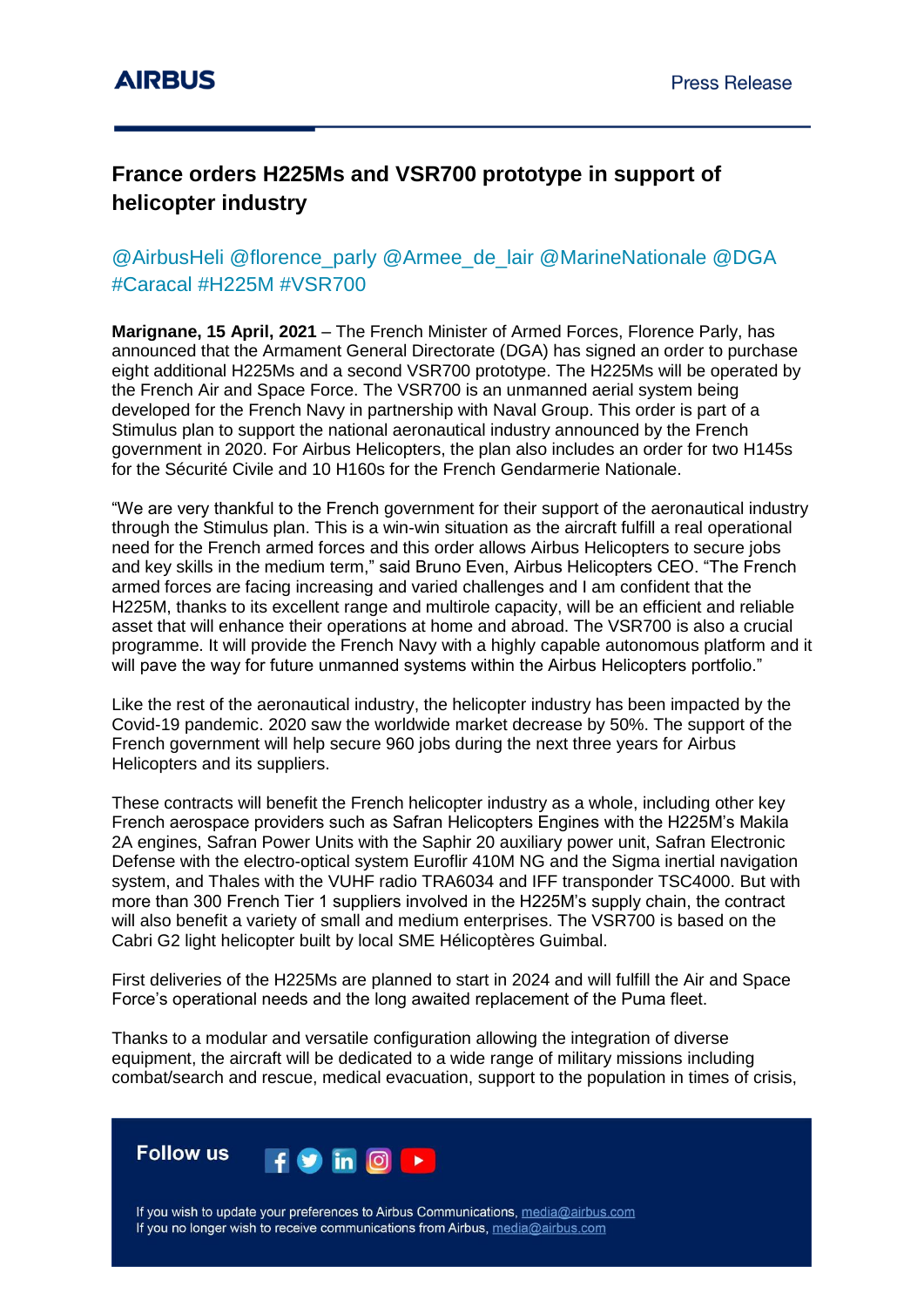and tactical training. While based in the Air and Space Force's Cazaux base in Southwest France, the helicopters will be deployed across the country and will also support the French armed forces' operations overseas.

With more than 104 helicopters in service and more than 143,000 flight hours accumulated to date, the H225M is a recognized combat-proven, versatile and reliable workhorse for military missions worldwide. Among the essential operational advantages offered by the 11 tonne helicopter is the in-flight refueling capacity, already tested by the French and Brazilian air forces.

Designed to operate alongside other shipborne naval assets, the VSR700 unmanned aerial system (UAS) is being developed within the frame of the SDAM (Système de drone aérien de la Marine) programme for the French Navy. The VSR700, derived from Hélicoptères Guimbal's Cabri G2, is an unmanned aerial system in the 500-1000 kg maximum take-off weight range. It offers the best balance of payload capability, endurance and operational cost. It is capable of carrying multiple full-size naval sensors for extended periods and can operate from existing ships, alongside a helicopter, with a low logistical footprint.

The first prototype of the VSR700 performed its maiden flight in 2020 and has recently begun expanding its flight envelope.



© Copyright Anthony Pecchi



If you wish to update your preferences to Airbus Communications, media@airbus.com If you no longer wish to receive communications from Airbus, media@airbus.com